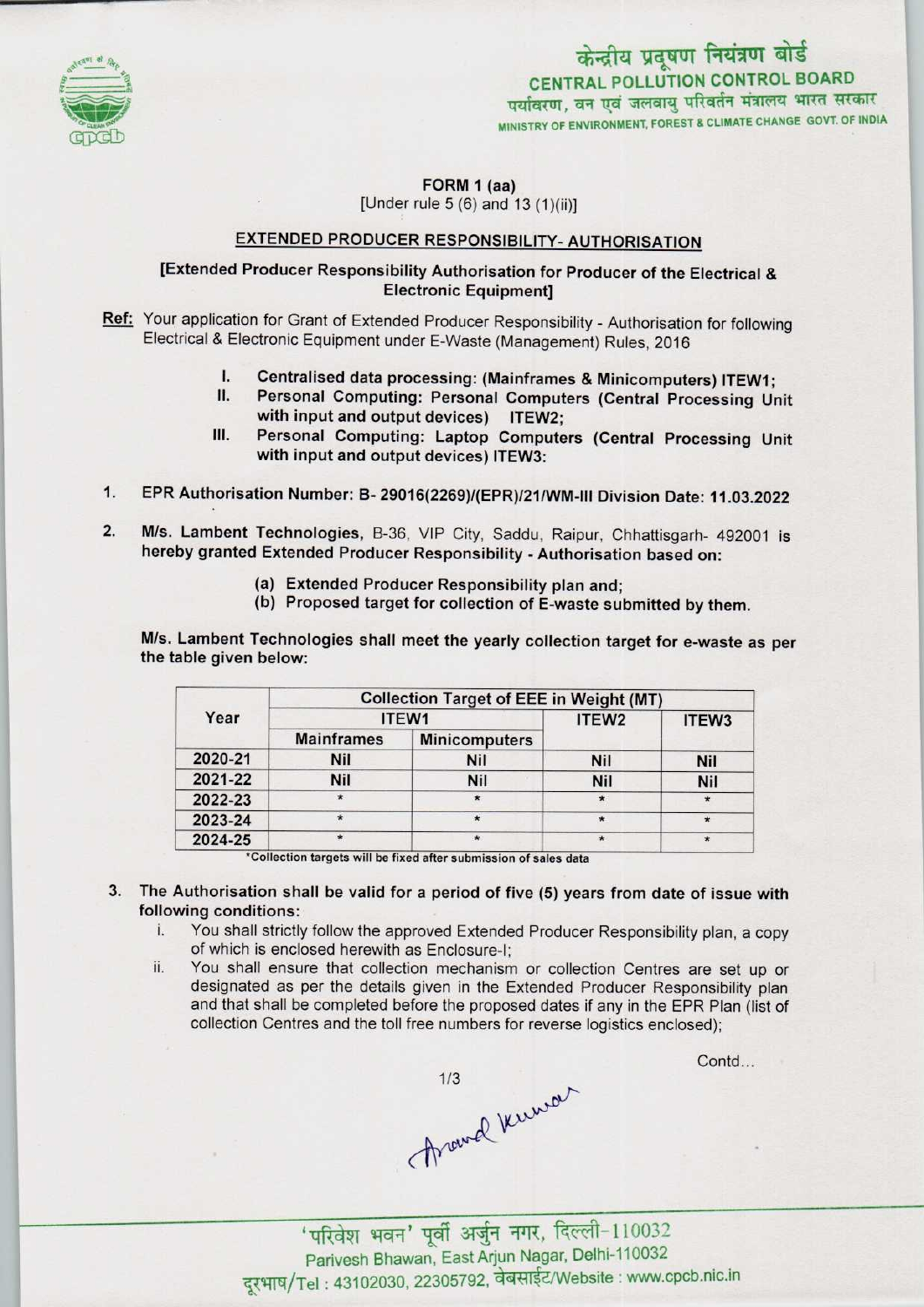

From pre page...

- iii. You shall ensure that all the collected e-waste is channelized to your dismantler/recycler M/s E-waste Recyclers India Shed No.15, Roz ka Meo Industrial Area, Nuh, Haryana and record shall be maintained at dismantler/recycler and at your end.
- iv. You shall maintain records, in Form-2 of these Rules, of e-waste and make such records available for scrutiny by Central Pollution Control Board;
- v. You shall file annual returns in Form-3 to the Central Pollution Control Board on or before 30th day of June following the financial year to which that returns relates.

# vi. General Terms & Conditions of the Authorisation:

- a. The authorisation shall comply with provisions of the Environment (Protection) Act, 1986 and the E-waste (Management) Rules,2016 made there under;
- b.The authorisation or its renewal shall be produced for inspection at the request of an officer authorised by the Central Pollution Control Board;
- c.Any change in the approved Extended Producer Responsibility plan should be informed to Central Pollution Control Board within 15 days on which decision shall be communicated by Central Pollution Control Board within sixty days;
- d. It is the duty of the authorised person to take prior permission of the Central Pollution Control Board to close down any collection centre/points or any other facility which are part of the EPR plan;
- e. An application for the renewal of authorisation shall be made as laid down in subrule (vi) of rule of 13(1) the E-Waste (Management) Rules, 2016;
- f.The Board reserves right to cancel/amend/revoke the authorisation at any time as per the policy of the Board or Government.

### vii. Additional Conditions: -

- a) That the applicant will submit annual sales data along with annual returns;
- b) That the applicant has to ensure that the addresses of collection points provided by them in their EPR Plan are correct and traceable and the collection points/centres are functional;
- c) That the applicant will submit revised application for grant of EPR Authorisation in case of applicant adding/changing PRO or changing its EPR Plan;

 $2/3$ 

**Contd** 

Anana Kuman